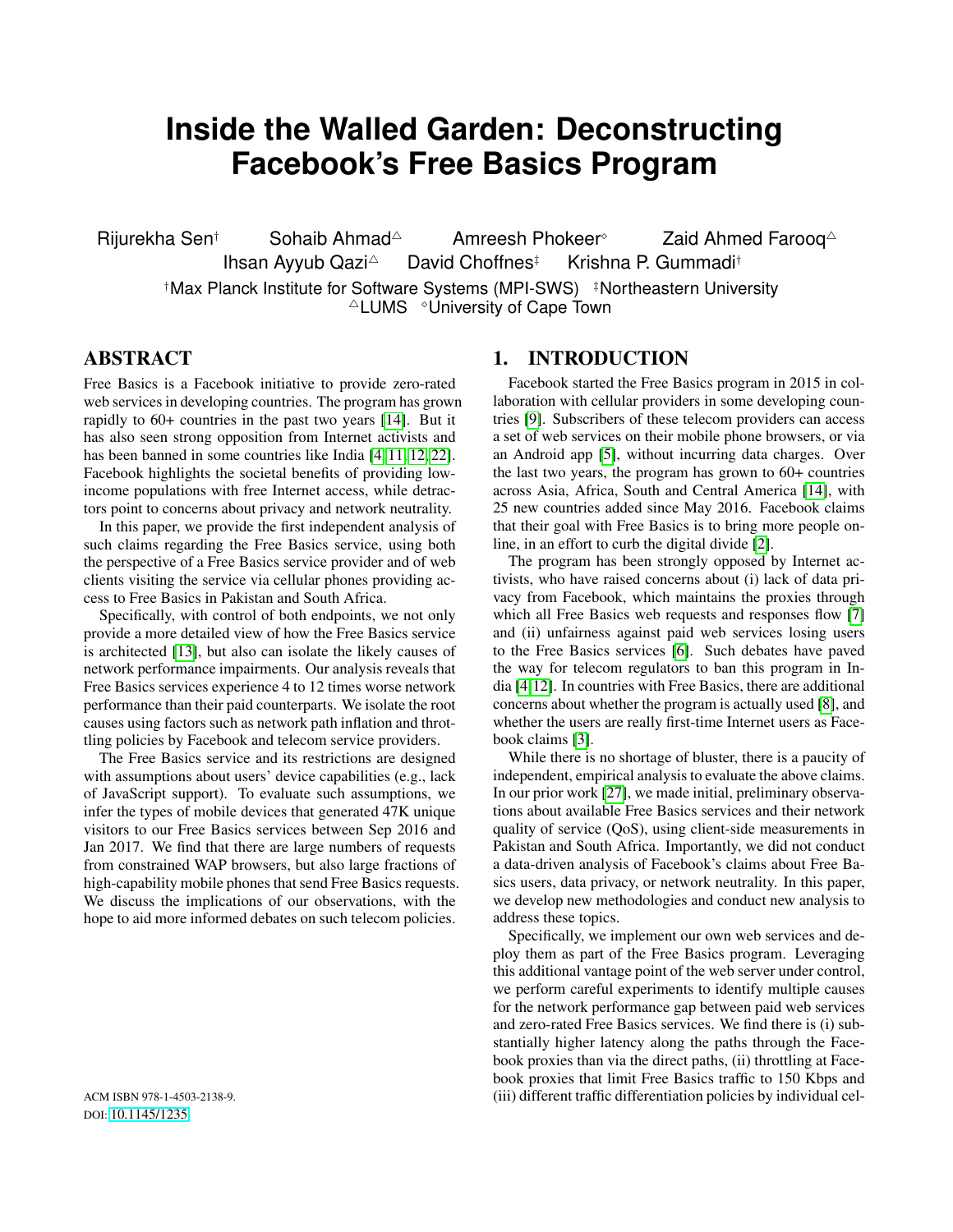lular providers, causing 6 times lower client-side throughput in two Pakistani providers. Section [4](#page-1-0) discusses these experimental observations, along with details of the Facebook proxy network, caching, and data encryption policies.

Using the deployed services, we also characterize the mobile device capabilities of 47K unique visitors who visited our services between Sep 2016 and Jan 2017 (Section [5\)](#page-4-0). Such analysis gives some indication of the socio-economic background of these visitors, whom Facebook claims to be poor first time Internet users in the developing countries.

We have communicated these observations to the Facebook Free Basics team. Further to help inform the public debate and allow others to repeat our experiments, we make all of our code and data publicly available $<sup>1</sup>$  $<sup>1</sup>$  $<sup>1</sup>$ .</sup>

We discuss these interactions with Facebook and the implications of our observations in context of the Free Basics debate in Section [6,](#page-6-0) and conclude the paper in Section [7.](#page-6-1)

#### 2. RELATED WORK

Several related studies evaluate network performance in developing countries. Some found that DNS servers and a lack of good caching infrastructure are the primary causes of poor performance in some regions [\[19,](#page-7-14)[32\]](#page-7-15). Another study has shown CDN server placements and routing protocols as primary performance bottlenecks [\[28\]](#page-7-16). To provide Internet connectivity in these environments, there are several efforts that include building low cost network infrastructure (e.g., using long distance WiFi [\[25\]](#page-7-17) and software cellular base stations [\[18\]](#page-7-18)), developing low cost data communication channels (e.g., using SMS or voice) [\[21\]](#page-7-19), deploying specialized web proxies for developing countries [\[30\]](#page-7-20), and customizing applications for low-end feature phones [\[24,](#page-7-21) [26\]](#page-7-22).

Unlike previous work, this paper measures network QoS in developing regions *in the context of Facebook's Free Basics* program. Given that this particular program has been deployed in 60+ developing countries, some of them with the world's highest population densities [\[15\]](#page-7-23), identifying such limitations potentially impacts large numbers of users.

Molavi et al. [\[23\]](#page-7-24) measured traffic differentiation by cellular providers for normal web services; we apply similar methodologies to identify such practices for Free Basics proxies and Free Basics cellular providers. Similarly, our approach of using clients and web servers that we control was explored previously for debugging middlebox and proxy behaviors [\[31\]](#page-7-25).

The topic of how users interact with zero-rated services in developed and developing regions was the focus of work by Chen et al. [\[20\]](#page-7-26), which used client-side measurements and surveys to inform their analysis. Unlike this study, we use a web server as our vantage point and focus specifically on understanding whether Free Basics users are in fact low socioeconomic status populations based on the cost of mobile devices that they use to access our service. We use the same methodology as in our previous work [\[17\]](#page-7-27) for mapping devices to cellular capabilities using online phone databases.

#### 3. SERVICE DEPLOYMENT

To deconstruct Free Basics from within its walled garden, we developed our own web services and deployed them on the Free Basics platform. This deployment serves two purposes. First, we can use the services as vantage points to study the server-side architecture of Free Basics. As we show in Section [4,](#page-1-0) this helps us to identify the root causes for the differentiated network performance observed in our preliminary prior work [\[27\]](#page-7-13). Secondly, we can also study the Free Basics users who visit the site (which was done with IRB approval), espcially to analyze their mobile device characteristics as a possible indicator of the users' socioeconomic backgrounds.

Bugle News. We built an RSS aggregator service called Bugle News<sup>[2](#page-1-2)</sup> that fetches RSS feeds from news organizations including BBC, CNN, and Reuters, and provides users with corresponding headlines/ledes. The news stories are organized by topic and country. The service was offered in English between September 17th and December 15, 2016 and has been available in English, French and Spanish since December 16, 2016.

Learn Basics. We built an educational service called Learn Basics<sup>[3](#page-1-3)</sup> that publishes free English-language and Mathematics educational material made available under the Creative Commons license. This service has been offered in English since July 2, 2016.

## <span id="page-1-0"></span>4. NETWORK CHARACTERIZATION

Net neutrality has been one of the primary points of opposition of the Free Basics program [\[6\]](#page-7-10). There have been concerns that the Free Basics services would have an unfair advantage over normal paid web services. In addition, the network quality of service (QoS) afforded to Free Basics services has important implications. Low QoS might reduce the appeal of the free content and cause users to disengage with certain services. It can also create a poor Internet experience for users coming online for the first time.

We made some preliminary observations about the network QoS differences between Free Basics and paid versions of the same service like BBC in our prior work [\[27\]](#page-7-13). However, whether it was caused by Facebook's Free Basics architecture or throttling policies of the cellular provider bearing the expenses of the Free Basics program, remained open questions. In this section, we isolate the root causes of Free Basics service performance by measuring the Facebook proxy architecture, caching policies, and network performance across different cellular providers.

#### 4.1 Data Collection Methodology

In the Free Basics architecture [\[13,](#page-7-5) [27\]](#page-7-13), mobile clients send requests to web services, via Facebook's proxies. In our experiments to examine network QoS, we control two vantage points in this architecture.

<span id="page-1-1"></span><sup>1</sup>https://bitbucket.org/rijurekha/freebasics\_ccr

<span id="page-1-2"></span><sup>2</sup>http://buglenews.mpi-sws.org/

<span id="page-1-3"></span><sup>3</sup>http://learnbasics.mpi-sws.org/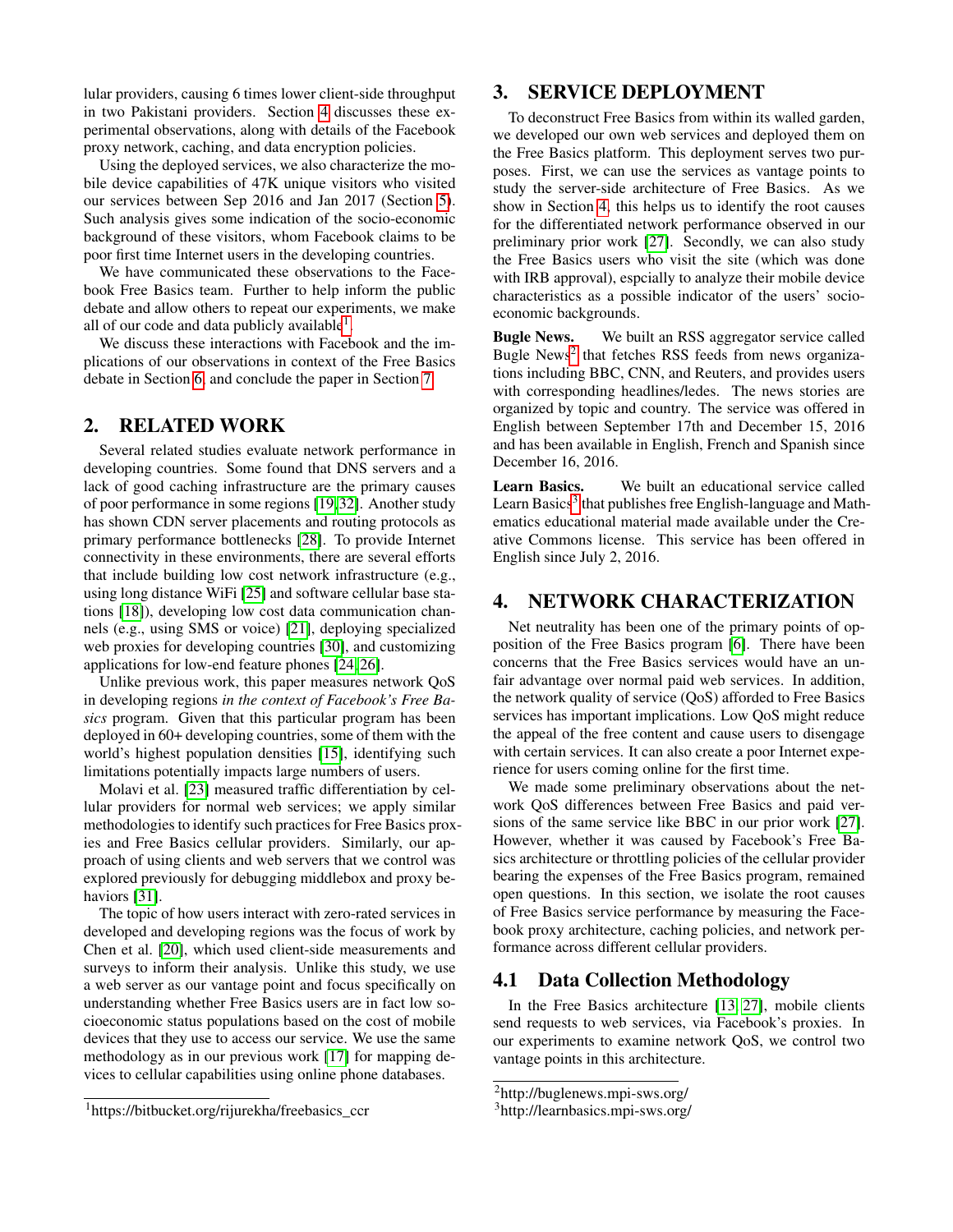Mobile clients: On the client side, we build the same experimental testbed as described in our prior work [\[27\]](#page-7-13). We use mobile phones with Free Basics SIM connections in Pakistan and South Africa. The phone is set up as a Wi-Fi hotspot and a laptop is tethered to it. The laptop has a separate ethernet connection for remote access.

Scripts are run on the laptop, to crawl Free Basics and paid versions of the same web service. The crawler uses the laptop's Wi-Fi connection, which in turn uses the phone's cellular connection for Internet access. No other devices connect to the phone hotspot. The tethered connection can support up to 14 Mbps download and 2.5 Mbps upload speeds, as tested with speedtest.net. The cellular connection data rates on the phones are much lower than this, hence the tethered connection does not form a bottleneck in our testbed. We log packet traces, for offline analysis of client side network performance.

We also use SIM cards from different cellular providers, namely Telenor and Zong in Pakistan. The goal is to compare network performance for the same server-client locations, for different service providers. We will refer to our two mobile clients as PK (client in Pakistan) and SA (client in South Africa) respectively.

Web server: Our Bugle News and Learn Basics servers are the other type of vantage points in our experimental setup. Client scripts crawl the content hosted at these servers, predominantly Learn Basics. Learn Basics has static content, which helps us rerun the same experiment at various times of the day over different days. This is necessary to get statistically significant results, but would be difficult in Bugle News with its dynamic news content.

We host the server primarily in Germany, but also move it periodically to other locations using Amazon EC2 hosting facilities and DNS redirection. The goal is to understand how the Facebook proxy path changes, based on different server-client geographical locations.

#### 4.2 Facebook Proxies

Hosting Learn Basics in Virginia, Sao Paolo, Mumbai, Tokyo and Sydney, we crawl the site 20 times over 2 days, from each mobile client. This generates 1,000 HTTP requests for each of the ten client-server pairs. We collect traces at both client and server side and extract the IP addresses for the HTTP requests. We geo-locate these IP addresses by inferring information gathered from *whois* and geographic information encoded in PTR records for IP addresses near the server found via traceroute.

Architecture. Our first observation about the Facebook proxy architecture is that the IP address to which our mobile client sends HTTP requests is not the same as the IP address which sends HTTP requests to our web server. Both these IP addresses are owned by Facebook, indicating that Free Basics requests traverse at least two Facebook proxies between the client and server.

Table [1](#page-2-0) shows the geographical locations of the different Free Basics network entities. We use "FB C-Proxy" to indicate the Client-side proxy that receives requests from mo-

<span id="page-2-0"></span>

| <b>Network entity</b> | <b>Geographical locations</b>            |
|-----------------------|------------------------------------------|
| Mobile clients        | Pakistan, South Africa                   |
| Web servers           | Germany, Virginia, Sao Paolo,            |
|                       | Mumbai, Tokyo, Sydney                    |
| FB C-Proxy            | London (primary for SA),                 |
|                       | Frankfurt (primary for PK),              |
|                       | Marseille, Paris, Singapore, Los Angeles |
| FB S-Proxy            | Lulea (Sweden)                           |
|                       | Prineville, OR (USA)                     |

<span id="page-2-1"></span>Table 1: Geographical locations of network entities.



Figure 1: An example of the Free Basics proxy locations for a given pair of client/server location in our experiments.

bile clients. Similarly, we refer to the proxy that contacts our Web server as the "FB S-Proxy." We find that each of our mobile clients in a given location sends 95% of the requests to a single FB C-Proxy, which is labeled as "primary" in the table. For the PK client, this is in Frankfurt and for the SA client, it is in London. FB S-Proxy IPs are geolocated to Facebook data centers, either in Lulea, Sweden or at Prineville in Oregon, USA.

The server locations used in the Facebook proxy architecture remained stable during the measurement period and were independent of the location of the web server. Figure [1](#page-2-1) shows an instance of the Free Basics network entities during our experiment. The Free Basics path through proxies is shown in solid lines. The direct path, used for non Free Basics web requests, is shown with dotted lines. We measure ping delays along both paths and analyze network path inflations and associated latencies next.

Path latencies and inflation. We compared direct-path RTT latency from our client to our server with the measureable latencies along the Free Basics proxy paths. Figure [2](#page-3-0) and Figure [3](#page-3-0) show the CDF of ping delays for the PK and SA clients respectively. The solid lines denote the sum of the ping latencies from (i) the mobile client to FB C-Proxy and (ii) FB S-Proxy to the web server. There may be more machines between these two identified proxies. Thus this partial path latency is a lower bound on the actual Free Basics path latency. We call this lower bound latency as "FRB" in the figure. The dotted lines denote the ping delays between the mobile client and the web server and we call this "direct".

For the PK client with web servers at Sydney and Sao Paolo, direct latencies are larger than FRB in 30% to 50% cases. Recall that the FRB path is *lower bound* on the endto-end latency through the Free Basics proxies because we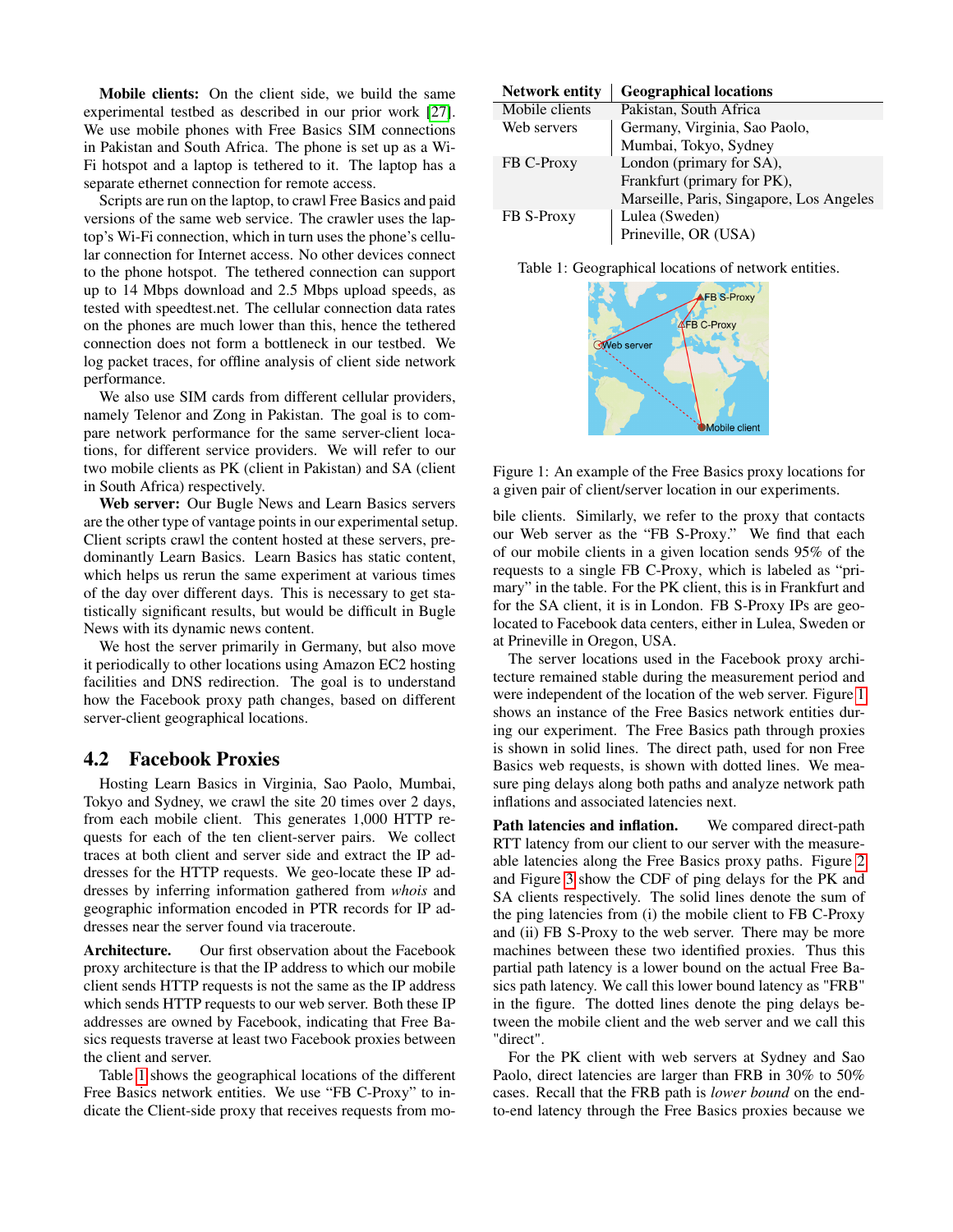<span id="page-3-0"></span>

Figure 2: Ping delays for different web server locations for PK client.

cannot measure the segment between the C-Proxy and S-Proxy.<sup>[4](#page-3-1)</sup> For the specific cases where direct latencies are large, we find that the FB S-Proxy is in the US and the FB C-Proxy is in Frankfurt. The latency between the Frankfurt and the US proxies ( $\approx$ 190 ms), if added to FRB, will make the end-to-end Free Basics latency higher than direct.

In all other cases, direct latencies are smaller than the FRB latencies. The difference varies based on the server location. For the PK client, the difference is small for Virginia and Sao Paolo, moderate for Sydney and high for Mumbai and Tokyo. For the SA client, Tokyo and Sydney see lower differences, while Sao Paolo, Mumbai and Virginia see increasingly higher differences. *In summary, path inflation is pervasive in Free Basics and Facebook makes no observable attempt to optimize it based on the relative locations of clients and servers.*

An important question is whether such path inflation explains the reduced performance on Free Basics we observed in our prior work [\[27\]](#page-7-13). In the next section, we control for the proxy path latencies such that they are identical to those along the direct path. As we show, path inflation alone does not explain performance differences.

#### 4.3 Throttling Policies

We now determine whether page-download performance is limited by anything other than end-to-end delay. We use the Learn Basics server running in Germany and the PK client. As the Facebook proxies are in Frankfurt and Sweden for this server-client pair, the latency difference between direct and proxy paths is minimal.

We create a 3 MB HTML file and include it using a hidden link on the Learn Basics web page. Facebook periodically crawls sites to determine which URLs to whitelist for availability via Free Basics. If a URL is not linked directly from a page already publicly available from the homepage, then it is not allowed. Thus, to use a large file to test bandwidth, we need to make it linked from a public page. However, we



Figure 3: Ping delays for different web server locations for SA client.

do not want users to download such a large file. To avoid this, we make the link hidden to the user, but visible for our crawler.

We fetch this object 300 times each for paid and Free Basics connections, using a Telenor SIM, interleaving the Free Basics and paid requests using identical HTTP headers. We run the same experiment for another cellular provider Zong, on the same day. We repeat the whole experiment the next day in reverse order, with Zong used first, followed by Telenor.

We calculate throughputs using packet traces gathered both at the server and the client. We plot the following CDF curves for Telenor (Figure [4\)](#page-4-1) and Zong (Figure [5\)](#page-4-1):

- FRB client: between client and FB C-Proxy
- FRB server: between FB S-Proxy and server
- NFRB client: between client and cellular provider
- **NFRB** server: between cellular provider and server

The first observation is the gap between the red solid and blue solid lines, showing that FRB clients see substantially lower average throughput compared to NFRB clients. This is what we also observed in our prior work [\[27\]](#page-7-13). *When using the same SIM card, requests for paid content gets 4x-12x higher throughput than for zero-rated content.*

The second interesting observation is the gap between the red dotted and blue dotted lines, which are the FRB and NFRB server side throughputs. The FB S-Proxy appears to self-throttle throughput at 150 Kbps, while the NFRB throughput peaks at 450 and 550 Kbps for Zong and Telenor respectively. Thus server-side throughput is lower for FRB than paid, giving one cause of throughput differences perceived by clients.

Another interesting observation comes from comparing the red solid lines between the two graphs. It indicates that, in addition to the server side self-throttling by FB S-Proxy, there can be additional throttling along the path from the FB S-Proxy to the client. Specifically, the client-side median throughputs are 120 Kbps for Telenor and only 20 Kbps for Zong. In this case, the bottleneck can be between the FB S-Proxy and FB C-Proxy, and/or between the FB C-Proxy and the client. It is highly unlikely that the network is the

<span id="page-3-1"></span><sup>&</sup>lt;sup>4</sup>Note that this segment may itself contain one or more additional proxies, but we do not have sufficient visibility to determine whether this is the case.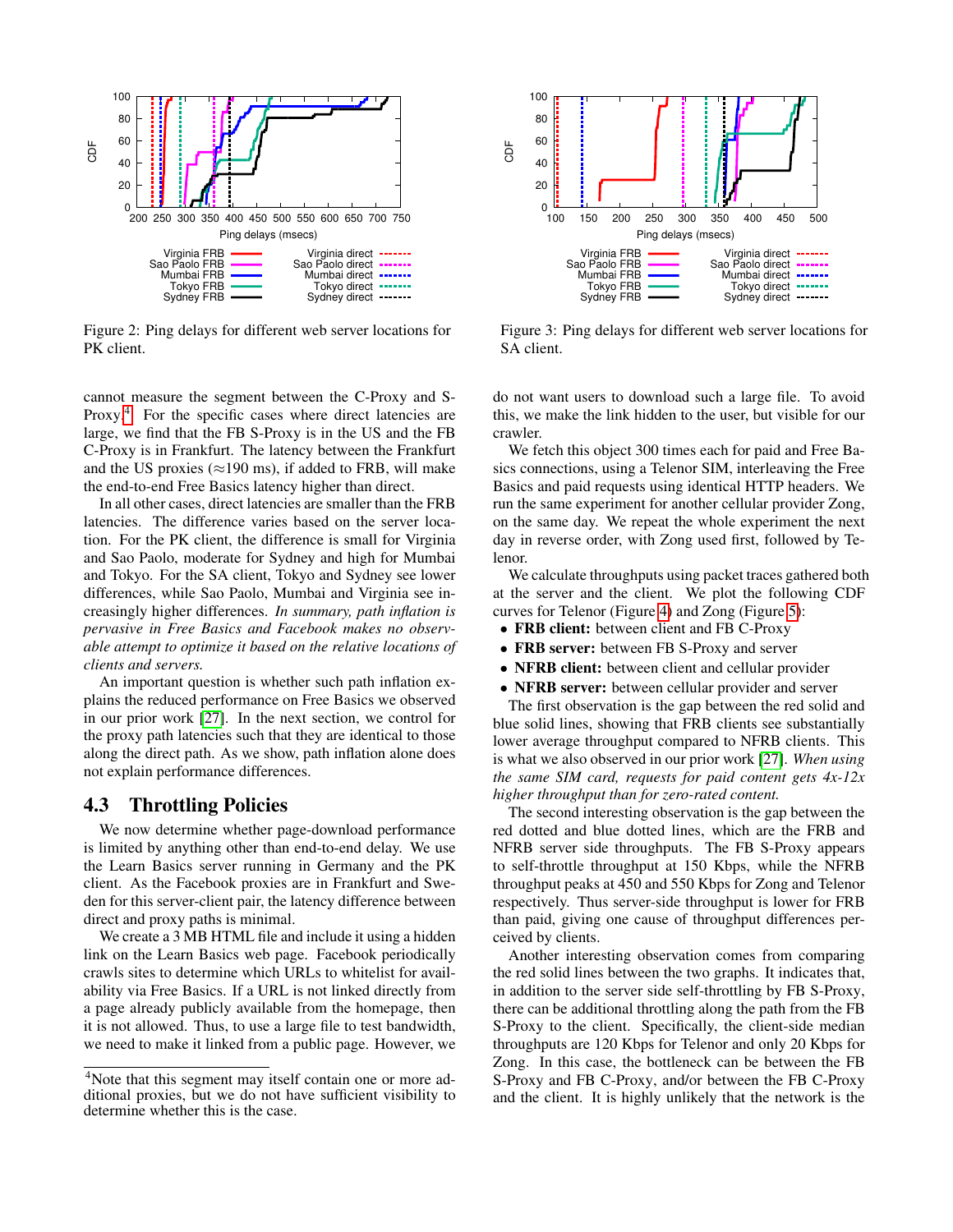<span id="page-4-1"></span>

Figure 4: Telenor throughput along alternative paths to our ser-Figure 5: Zong throughput along alternative paths to our service, indicating throttling near 120 Kbps (solid red line). vice, indicating throttling near 20 Kbps (solid red line).

bottleneck between the proxies. Further, the bottleneck rates are different from the FB C-Proxy to the clients in different ISPs. *Thus, we believe it is likely that the cause of the low bandwidth is ISP throttling* because the NFRB performance from the same clients is high, and the FB C-Proxy is unlikely to have ISP-specific throttling policies.

Thus though Free Basics services are at an advantage due to zero rating (potentially violating net neutrality), the network QoS each service gets depends on Facebook-imposed and the cellular-provider-imposed limits (another potential net neutrality violation). Further, different clients can see different performance for the same service, depending on which cellular provider they use.

#### 4.4 Caching Policies

We observed that Facebook proxies also cache content, so we evaluated whether they respect server-specified caching policies. We find cache headers are respected for HTML and PHP files, but violated for images. We detect this as the Learn Basics content are textbook pages included as PNG images in HTML. We find requests for these images never come to our web server, and we are unable to measure server side throughput for experiments mentioned in the last section. Since traffic between client and Facebook C-Proxy is encrypted, we use *mitmproxy* at the client to look at the cache headers. We see our server policy of "Cache-Control: max-age=0, no-cache, no-store, must-revalidate" to be overwritten to "Cache-Control: public, max-age=0" for the image files.

## <span id="page-4-0"></span>5. DEVICE CHARACTERIZATION

There have been discussions about the target population of Facebook's Free Basics program [\[3\]](#page-7-12). Facebook claims that Free Basics brings millions of poor people online [\[1\]](#page-7-28). In this section, we analyze how well Facebook is able to reach the target population by analyzing the capabilities of user devices that send requests to our Bugle News and Learn Basics servers. Though only a subset of the Free Basics users visit these services, our analysis can give useful insights on the distribution of mobile devices for this user sample.

<span id="page-4-2"></span>

| User agent string      | $%$ all requests | % PK requests |
|------------------------|------------------|---------------|
| WAP browser            | 28.15            | 51.12         |
| Generic Android        | 10.90            | 7.27          |
| Device-specific string | 55.46            | 39.52         |
| Unidentified device    | 5.48             | 2.08          |

Table 2: Percentage of requests mapped to device or browser category.

Along with the device analysis of all web requests, we also present a separate analysis of requests coming from only Pakistan. Our goal is to analyze how the Free Basics devices in our dataset compare to the devices seen by a cellular provider in Pakistan [\[17\]](#page-7-27).

#### 5.1 Data Collection Methodology

As mentioned earlier, the Free Basics users' requests come to our web server through the Facebook proxies. The proxies set the "User-Agent" HTTP header to the original useragent string from the requesting mobile browser, which can provide useful clues about the browser and device type being used. We assume that when a device type is specified, it is done so correctly, as we are unaware of any reason why this might be untrue.

We collect 706K non-empty strings across the two services (51K for Pakistan, which is ∼7.2% of overall requests). Table [2](#page-4-2) shows the fraction of user-agent strings belonging to different categories. We find that significant fractions are mapped to WAP browsers or Generic Android, for which the mobile device model cannot be inferred. For the remaining 60.94% of requests, we successfully map 55.4% to their specific mobile-device model using the WURFL [\[16\]](#page-7-29) opensource tool. For Pakistan, 39.5% requests are mapped to devices.

For the devices mapped using WURFL, Figure [6](#page-5-0) shows a CDF of the fraction of requests made by each device type (log-scale x-axis). While we find a large diversity of devices accessing the service overall, there is a small number of devices that are substantially more popular than the oth-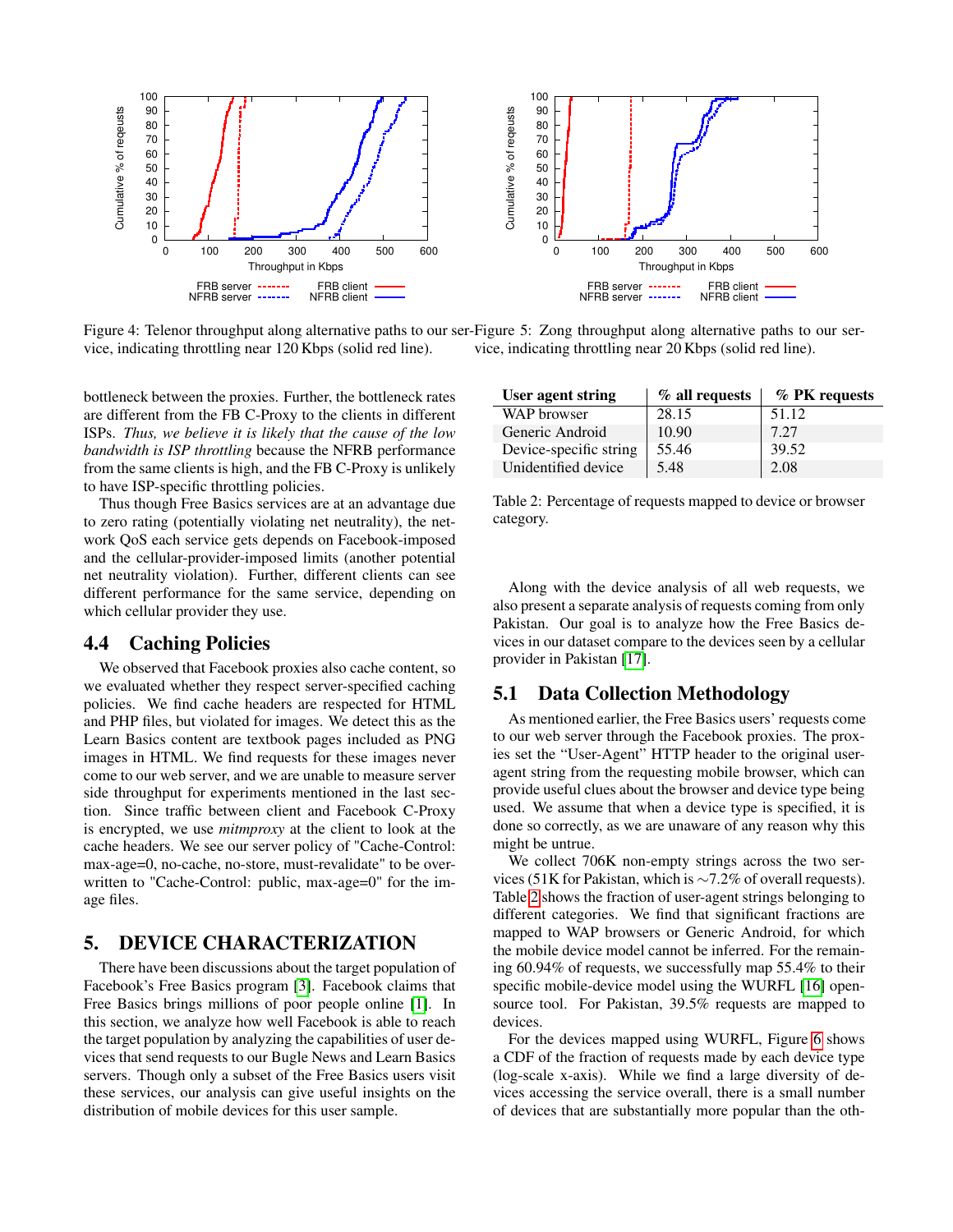<span id="page-5-0"></span>

Figure 6: Devices from 50 vendors send 90% of requests.

<span id="page-5-1"></span>

Figure 7: Proportion of WAP browsers

ers. Specifically, we find that devices from the top 50 vendors send 90% of the overall requests (shown with a vertical line), while a long tail of other 400 vendors' devices send the remaining 10% of the requests.

Using the same methodology as in [\[17\]](#page-7-27), we crawl information from an online mobile phone database [\[10\]](#page-7-30). This gives the supported cellular interfaces (GSM, GPRS, EDGE, HSDPA and LTE) for devices from the top 50 vendors.

#### 5.2 Prevalence of WAP Browsers

Table [2](#page-4-2) indicates that a large percentage of requests use WAP browsers (∼28% of the requests coming from all countries and ∼51% from Pakistan). This high percentage of WAP requests shows there is a significant portion of constrainedcapability browsers in our sample. Thus, it makes sense to follow the Free Basics technical restrictions of removing Javascript and rich multimedia from the web services, to support these browsers.

While we cannot determine the device type in these scenarios, we can extract the browser type based on the useragent string. Figure [7](#page-5-1) shows the percentage of requests from different WAP browsers. Opera Mini versions 4 and 5 dominate the requests. A small percentage of requests comes from others like MAUI and Dorado. Thus, when deploying services to Free Basics it is important to consider how a page will render in Opera Mini, since it is likely to impact a large fraction of users.

## 5.3 Capabilities of non-WAP Devices

We next analyze the set of requests that come from non-WAP browsers. As seen from Table [2,](#page-4-2) these constitute ∼70%

<span id="page-5-2"></span>

Figure 8: Proportion of Android versions

<span id="page-5-3"></span>

Figure 9: Proportion of cellular interfaces

of the requests from all countries and ∼50% of the requests from Pakistan. These contain either (i) "Generic Android" user agent strings or (ii) device specific user agent strings, that we map to particular mobile phone models and extract their supported cellular technology information.

Figure [8](#page-5-2) shows the proportion of Android OS versions among the requests. We also include the corresponding percentages seen by Ahmad et al. [\[17\]](#page-7-27) as the last bar for each Android OS version. We find lower OS versions like Android 2.1, 2.3 and 4.1 in [\[17\]](#page-7-27) have been replaced by higher OS versions like Android 4.4 and 5.1 in our dataset.

Figure [9](#page-5-3) shows the percentage of devices and requests supporting each of the five cellular technologies, separately for all requests and those for Pakistan. Here also we include the corresponding percentages seen by Ahmad et. al., in [\[17\]](#page-7-27), as the last bar for each cellular technology. The device distribution for our Free Basics users differs substantially from those in previous work [\[17\]](#page-7-27). Instead of lower data rate technologies like GSM, GPRS and EDGE dominating device proportions, our dataset is dominated by devices with higher data rate technologies like HSDPA and LTE.

These results suggest that a large fraction of requests (∼40% from all countries and ∼31% from Pakistan) are from users with modern smartphones providing full Web browsers. As high socioeconomic status is highly correlated with sophisticated smartphone ownership [\[29\]](#page-7-31), this indicates that a sub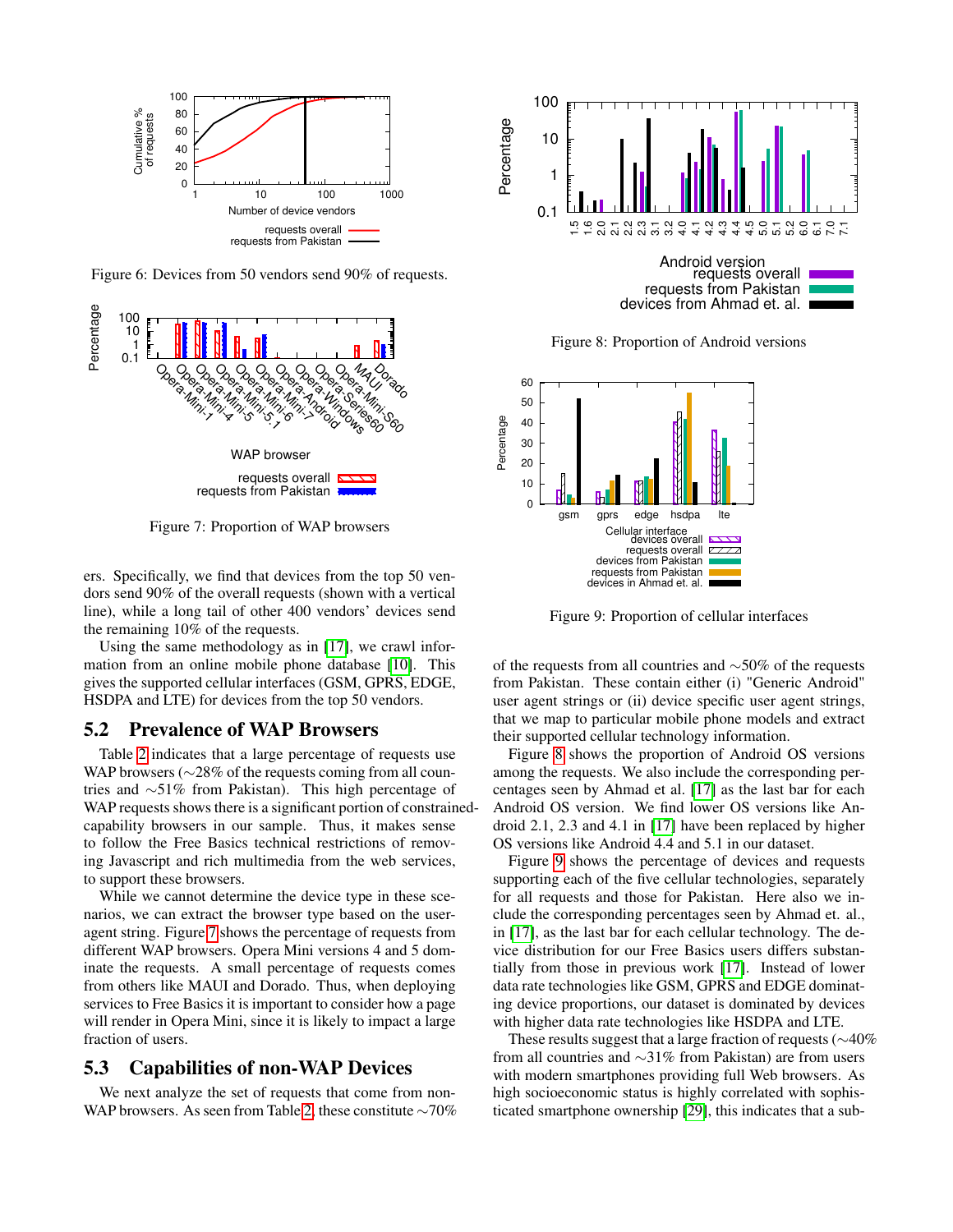stantial fraction of Free Basics users do not match the target audience that the service aims to reach (i.e., users with feature phones).

## 5.4 Conclusions

There can be two ways to explain the shift towards higher capability phone models, as seen for our non-WAP requests: (i) the dataset in [\[17\]](#page-7-27) was from Jhelum district in Pakistan, which is semi-urban and hence had lower penetration of highend smart phones. Most non-WAP requests coming to our Free Basics services are from high-end smart phones. This implies that these devices are potentially from urban areas. (ii) Since the dataset in [\[17\]](#page-7-27) was from Dec, 2014, the distribution of phones in semi-urban areas in Pakistan has changed over the past two years. However it seems unlikely that it would change to the observed extent. It is difficult to differentiate these two cases, without more fine-grained location information for our Free Basics users or from a more recent cellular dataset.

While the devices support higher data rate cellular technologies, we can not infer whether the user actually uses a higher data rate SIM card or whether the user's cellular provider has support for HSDPA/LTE where he/she lives. Moreover, Facebook proxies throttle throughput on the server side (as shown in Section [4\)](#page-1-0). Hence, we cannot reliably infer the cellular technology actually in use by looking at peak traffic rates at our web server.

Given these caveats, the conservative conclusion to draw from these analyses is the presence of a good proportion of high end mobile devices among Free Basics users, along with good proportion of WAP users. Thus, we see a mixed population of high and low capability devices among the Free Basics requests to our web servers. This indicates Facebook is reaching some of the constrained devices it targets, while other users with better phones are also using this program. Our methodology is also useful for reasons other than informing the target population debate. We have a scalable way of measuring a sample of users and the devices they have, which is useful to inform designs of future Free Basics services.

## <span id="page-6-0"></span>6. IMPLICATIONS

In this section, we list some of the implications of our measurement data in the context of the Free Basics debate [\[4,](#page-7-1) [12\]](#page-7-3). We also describe our interaction with Facebook to communicate our observations and their feedback.

Data privacy from Facebook. A significant point of concern against Free Basics is the flow of web requests and responses through Facebook's proxies [\[7\]](#page-7-9). Our measurements validate Facebook's advertised architecture [\[13\]](#page-7-5). We found at least two proxy machines belonging to Facebook, between the mobile client and our web server. We also found traffic between client and the first proxy to be encrypted. The segment between the second proxy and our servers was unencrypted, as our services did not support HTTPS.

Net Neutrality. A second point of concern against the Free Basics program is the unfair advantage free web services have over their paid counterparts, violating net neutrality [\[6\]](#page-7-10). Adding data to this debate requires measurements of services within and outside the Free Basics program, and possibly comparisons of their temporal growth in user base, keeping other factors constant. In addition, surveys of users to understand how, why, and how often they use Free Basics vs. paid services would help inform this debate. Both these approaches are beyond the scope of this paper.

Here, we ask a related question on the topic of net neutrality: whether there is any caveat to the advantages enjoyed by the free web services. As shown in our experiments, Free Basics services can see 4-12 times worse network performance than their paid counterparts and there are multiple factors contributing to this performance gap. This implies that the net neutrality debate should be simply focus on the advantage of zero-rated services, but also consider the constraints imposed on such free services.

Matching the target population. A third concern against Free Basics has been validity of the claim to bring millions of poor and first time Internet users online [\[3\]](#page-7-12). We used a server-side approach to characterize the devices that sent us requests. Our observations indicate there is no simple answer to this question, given that there are large fractions of high-capability mobile phones, but also large numbers of requests from constrained WAP browsers. We will complement our server side analysis of socio-economic background with client side user surveys as part of our future work.

Discussions with Facebook. We communicated our measurement methodology and empirical observations to the Facebook Free Basics team. We did this in the form of a research talk followed by a Q/A session at the Facebook headquarters. The most interesting outcome was Facebook's surprised reaction at the arbitrary bandwidth throttling policies of the different cellular providers. This highlights the importance of third party independent audits of a complex, global program like Free Basics, as presented in this paper. The mobile users, telecom operators, Facebook and web service providers form a complex eco-system in Free Basics. Additionally, there are regional variations in operator policies and locally relevant web content across the 60+ developing countries where the program is deployed. Under such circumstances, a key participant like Facebook can also find it difficult to keep track of all aspects, making transparency studies like ours a necessity.

## <span id="page-6-1"></span>7. CONCLUSION

In this paper, we analyzed the network architecture and policies responsible for observed network QoS in Free Basics, and also the mobile device capabilities from which the service requests come. These observations, along with our ongoing work in harnessing Free Basics to target useful applications to developing region populations, can increase the transparency of this program and assess its impact. This can be vital for more informed public debates on allowing or banning such a program in future and more nuanced dialogues between telecom regulatory authorities, cellular providers and Facebook.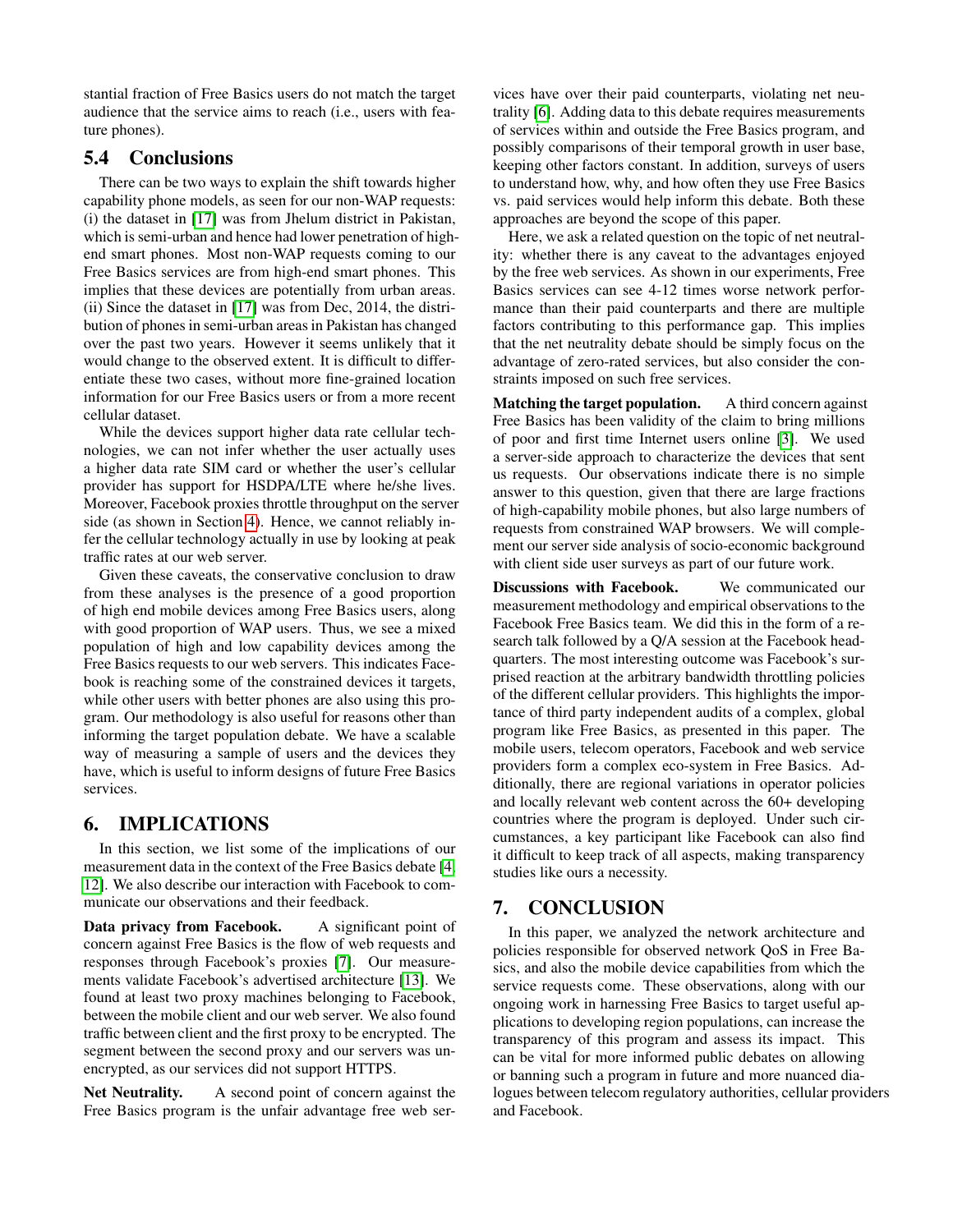## 8. REFERENCES

- <span id="page-7-28"></span>[1] Brought more than 25 million people online who wouldn't be otherwise. [https://info.internet.org/en/blog/2016/05/10/](https://info.internet.org/en/blog/2016/05/10/announcing-the-launch-of-free-basics-in-nigeria/) [announcing-the-launch-of-free-basics-in-nigeria/.](https://info.internet.org/en/blog/2016/05/10/announcing-the-launch-of-free-basics-in-nigeria/)
- <span id="page-7-8"></span>[2] Digital divide. [https://en.wikipedia.org/wiki/Digital\\_divide.](https://en.wikipedia.org/wiki/Digital_divide)
- <span id="page-7-12"></span>[3] Facebook lures africa with free internet - but what is the hidden cost? [https:](https://www.theguardian.com/world/2016/aug/01/facebook-free-basics-internet-africa-mark-zuckerberg) [//www.theguardian.com/world/2016/aug/01/facebook](https://www.theguardian.com/world/2016/aug/01/facebook-free-basics-internet-africa-mark-zuckerberg)[free-basics-internet-africa-mark-zuckerberg.](https://www.theguardian.com/world/2016/aug/01/facebook-free-basics-internet-africa-mark-zuckerberg)
- <span id="page-7-1"></span>[4] Facebook's free basics service has been banned in india. [http://www.theverge.com/2016/2/8/10913398/](http://www.theverge.com/2016/2/8/10913398/free-basics-india-regulator-ruling) [free-basics-india-regulator-ruling.](http://www.theverge.com/2016/2/8/10913398/free-basics-india-regulator-ruling)
- <span id="page-7-7"></span>[5] Free basics by facebook - android apps on google play. [https://play.google.com/store/apps/details?id=org.](https://play.google.com/store/apps/details?id=org.internet&hl=en) [internet&hl=en.](https://play.google.com/store/apps/details?id=org.internet&hl=en)
- <span id="page-7-10"></span>[6] Free basics: Creating digital equality or divide? watch at 5:56 or 6:13 minutes for net neutrality concerns. [https://www.youtube.com/watch?v=fZpO31LqNUM.](https://www.youtube.com/watch?v=fZpO31LqNUM)
- <span id="page-7-9"></span>[7] Free basics: Creating digital equality or divide? watch at 8:03 or 17:08 minutes for privacy concerns. [https://www.youtube.com/watch?v=fZpO31LqNUM.](https://www.youtube.com/watch?v=fZpO31LqNUM)
- <span id="page-7-11"></span>[8] The impacts of emerging mobile data services in developing countries. [http://a4ai.org/wp-content/uploads/2016/05/](http://a4ai.org/wp-content/uploads/2016/05/MeasuringImpactsofMobileDataServices_ResearchBrief2.pdf) [MeasuringImpactsofMobileDataServices\\_](http://a4ai.org/wp-content/uploads/2016/05/MeasuringImpactsofMobileDataServices_ResearchBrief2.pdf) [ResearchBrief2.pdf.](http://a4ai.org/wp-content/uploads/2016/05/MeasuringImpactsofMobileDataServices_ResearchBrief2.pdf)
- <span id="page-7-6"></span>[9] internet.org by facebook. [https://info.internet.org/en/.](https://info.internet.org/en/)
- <span id="page-7-30"></span>[10] Mobile phone database from imei info. [http://www.imei.info/.](http://www.imei.info/)
- <span id="page-7-2"></span>[11] Opening internet.org and free basics: An open letter to facebook. [https://openmedia.org/sites/default/files/](https://openmedia.org/sites/default/files/openmedia-facebook-freebasicsletter.pdf) [openmedia-facebook-freebasicsletter.pdf.](https://openmedia.org/sites/default/files/openmedia-facebook-freebasicsletter.pdf)
- <span id="page-7-3"></span>[12] Prohibition of discriminatory tariff for data services regulations, 2016. [http://www.trai.gov.in/WriteReadData/WhatsNew/](http://www.trai.gov.in/WriteReadData/WhatsNew/Documents/Regulation_Data_Service.pdf) [Documents/Regulation\\_Data\\_Service.pdf.](http://www.trai.gov.in/WriteReadData/WhatsNew/Documents/Regulation_Data_Service.pdf)
- <span id="page-7-5"></span>[13] Technical guidelines - free basics. [https://developers.facebook.com/docs/internet-org/](https://developers.facebook.com/docs/internet-org/platform-technical-guidelines) [platform-technical-guidelines.](https://developers.facebook.com/docs/internet-org/platform-technical-guidelines)
- <span id="page-7-0"></span>[14] Where we've launched - internet.org. [https:](https://info.internet.org/en/story/where-weve-launched/) [//info.internet.org/en/story/where-weve-launched/.](https://info.internet.org/en/story/where-weve-launched/)
- <span id="page-7-23"></span>[15] World databank. [http://databank.worldbank.org/data/.](http://databank.worldbank.org/data/)
- <span id="page-7-29"></span>[16] Wurfl device detection and intelligence. [http://wurfl.sourceforge.net/.](http://wurfl.sourceforge.net/)
- <span id="page-7-27"></span>[17] S. Ahmad, A. L. Haamid, Z. A. Qazi, Z. Zhou, T. Benson, and I. A. Qazi. A view from the other side: Understanding mobile phone characteristics in the developing world. In *Proceedings of the 16th ACM Internet Measurement Conference (IMC)*, 2016.
- <span id="page-7-18"></span>[18] A. Anand, V. Pejovic, E. M. Belding, and D. L. Johnson. Villagecell: Cost effective cellular connectivity in rural areas. In *ICTD*, 2012.
- <span id="page-7-14"></span>[19] Z. S. Bischof, J. P. Rula, and F. E. Bustamante. In and out of cuba: Characterizing cuba's connectivity. In

*IMC*, 2015.

- <span id="page-7-26"></span>[20] A. Chen, N. Feamster, and E. Calandro. Exploring the walled garden theory: An empirical framework to assess pricing effects on mobile data usage. In *Communications Policy Research South (CPRSouth)*, 2016.
- <span id="page-7-19"></span>[21] A. Dhananjay, A. Sharma, M. Paik, J. Chen, T. K. Kuppusamy, J. Li, and L. Subramanian. Hermes: Data transmission over unknown voice channels. In *MobiCom*, 2010.
- <span id="page-7-4"></span>[22] A. Gurumurthy and N. Chami. Internet governance as 'ideology in practice' - india's 'free basics' controversy. *Journal on Internet Regulation*, 2016.
- <span id="page-7-24"></span>[23] A. M. Kakhki, A. Razaghpanah, H. Koo, A. Li, R. Golani, D. Choffnes, P. Gill, and A. Mislove. Identifying traffic differentiation in mobile networks. In *Proceedings of the 15th ACM Internet Measurement Conference (IMC)*, 2015.
- <span id="page-7-21"></span>[24] A. Mathur, S. Agarwal, and S. Jaiswal. Exploring playback and recording of web-based audio media on low-end feature phones. In *ACM DEV*, 2013.
- <span id="page-7-17"></span>[25] R. Patra, S. Nedevschi, S. Surana, A. Sheth, L. Subramanian, and E. Brewer. Wildnet: Design and implementation of high performance wifi based long distance networks. In *NSDI*, 2007.
- <span id="page-7-22"></span>[26] A. A. Raza, M. Pervaiz, C. Milo, S. Razaq, G. Alster, J. Sherwani, U. Saif, and R. Rosenfeld. Viral entertainment as a vehicle for disseminating speech-based services to low-literate users. In *ICTD*, 2012.
- <span id="page-7-13"></span>[27] R. Sen, H. A. Pirzada, A. Phokeer, Z. A. Farooq, S. Sengupta, D. Choffnes, and K. P. Gummadi. On the free bridge across the digital divide: Assessing the quality of facebook's free basics service. In *Proceedings of the 16th ACM Internet Measurement Conference (IMC)*, 2016.
- <span id="page-7-16"></span>[28] A. Sharma, M. Kaur, Z. Koradia, R. Nishant, S. Pandit, A. Raman, and A. Seth. Revisiting the state of cellular data connectivity in india. In *DEV*, 2015.
- <span id="page-7-31"></span>[29] S. F. Sultan, H. Humayun, U. Nadeem, Z. K. Bhatti, and S. Khan. Mobile phone price as a proxy for socio-economic indicators. In *Proceedings of the 7th International Conference on Information and Communication Technologies and Development (ICTD)*, 2015.
- <span id="page-7-20"></span>[30] X. S. Wang, A. Krishnamurthy, and D. Wetherall. Speeding up web page loads with shandian. In *NSDI*, 2016.
- <span id="page-7-25"></span>[31] X. Xu, Y. Jiang, T. Flach1, E. Katz-Bassett, D. Choffnes, and R. Govindan. Investigating transparent web proxies in cellular networks. In *Passive and Active Measurement Conference (PAM)*, 2015.
- <span id="page-7-15"></span>[32] Y. Zaki, J. Chen, T. Pötsch, T. Ahmad, and L. Subramanian. Dissecting web latency in ghana. In *IMC*, 2014.